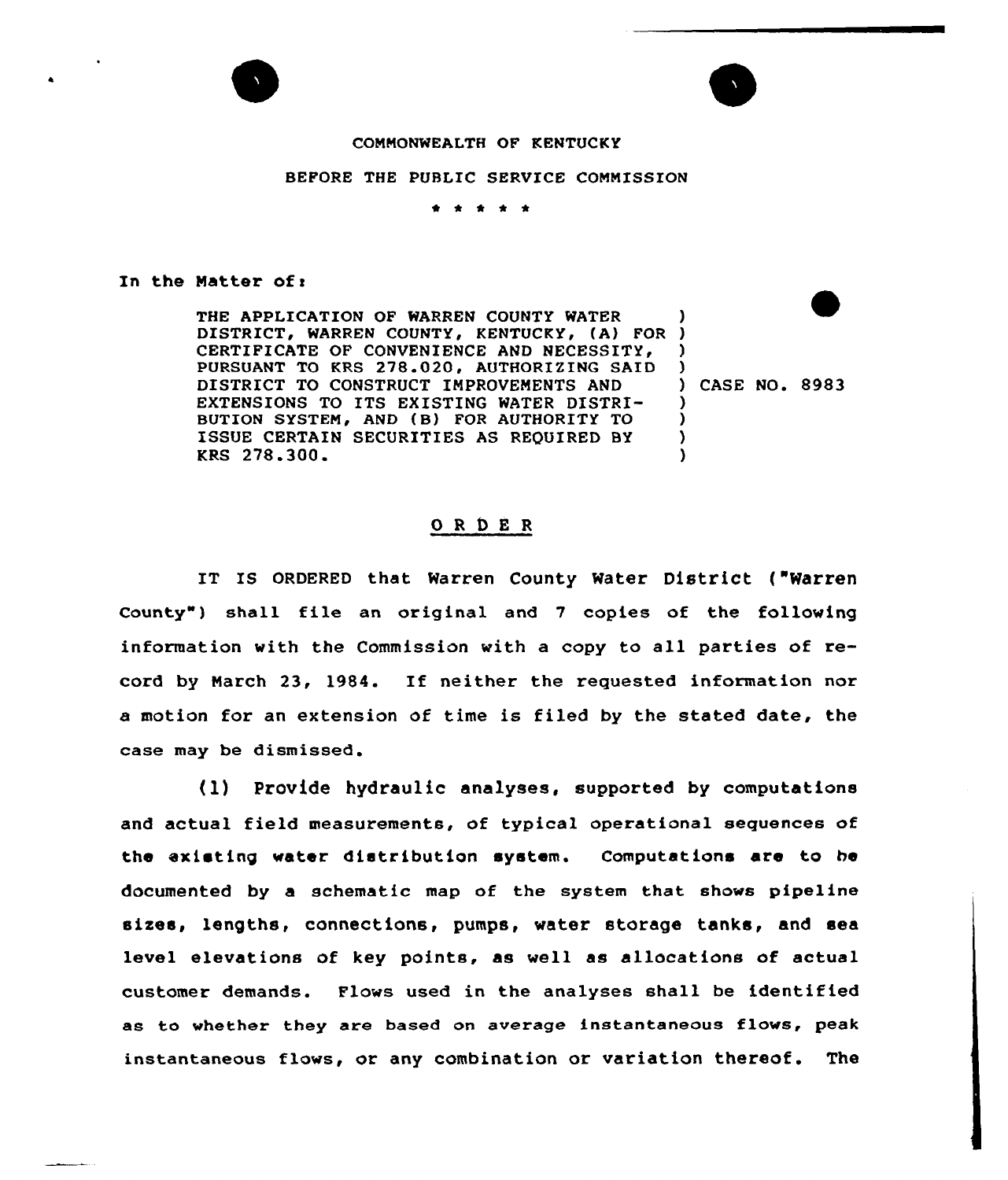flows used in the analyses shall be documented by actual field measurements and customer use records. Justify fully any assumptions used in the analyses.

(2) Provide a summary of any operational deficiencies of the existing water system that are indicated by the hydraulic analyses or that are known from experience.

(3) Provide hydraulic analyses, supported by computations and field measurements, demonstrating the appropriateness of the engineering design of the proposed construction of additions and extensions. Justify fully any assumptions used in the analyses.

(4) Provide a pressure recording chart showing the actual 24-hour continuously measured pressure available at Warren County's Richardsville tank. Identify the 24-hour period recorded, the exact location of the pressure recorder and the sea level elevation of the recorder.

(5) Provide a pressure recording chart showing the actual 24-hour continuously measured pressure available at Narren county's Glen-Lily tank. Identify the 24-hour period recorded, the exact location of the pressure recorder and the sea level elevation of the recorder.

(6) Provide a pressure recording chart showing the actual 24-hour continuously measured pressure available at Warren County's Pilot Knob tank. Identify the 24-hour period recorded, the exact location of the pressure recorder and the sea level elevation of the recorder.

(7) Provide <sup>a</sup> pressure recording chart showing the actual 24-hour continuously measured pressure available at Warren

 $-2-$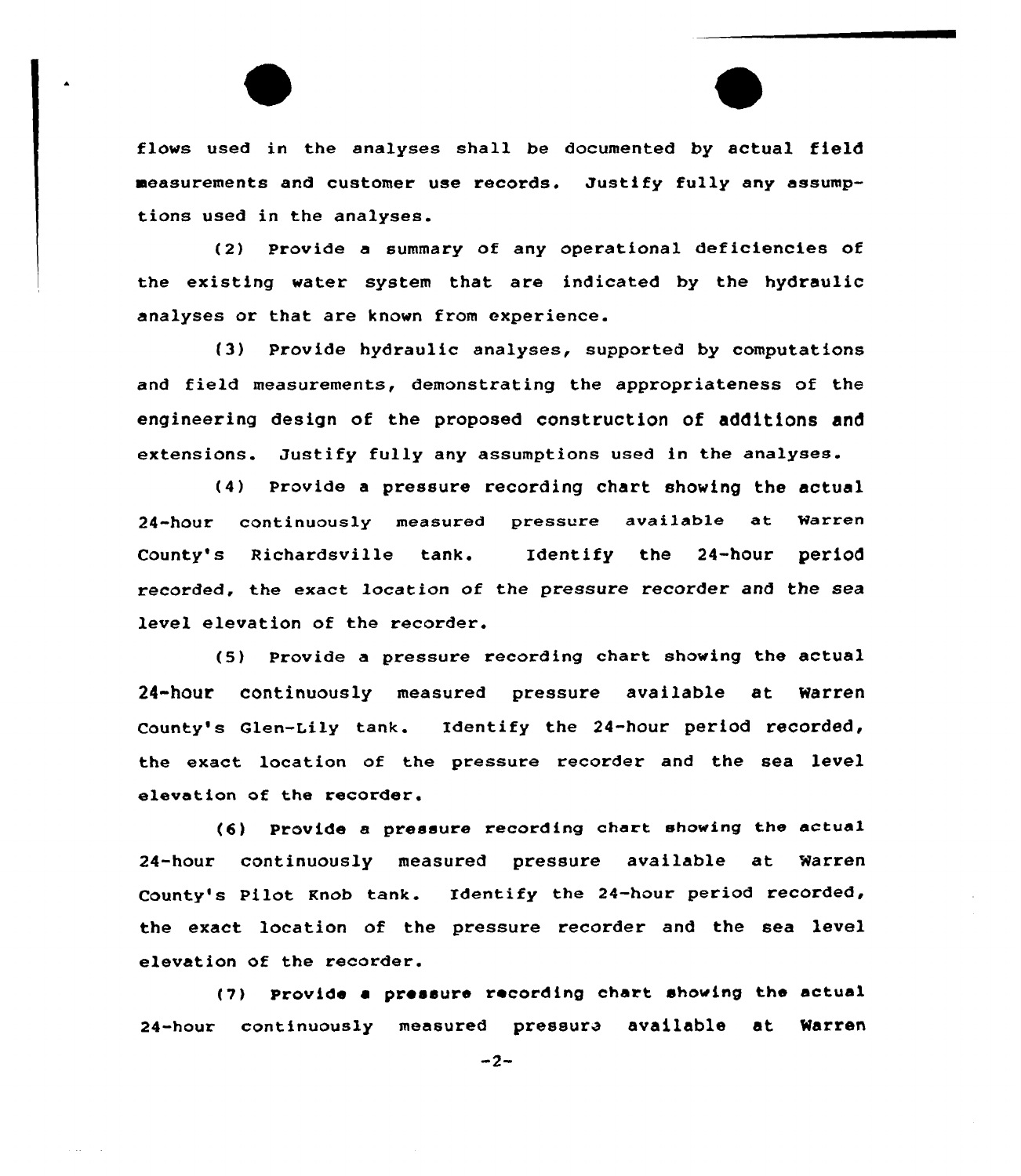

County's Oakland tank. Identify the 24-hour period recorded, the exact location of the pressure recorder and the sea level elevation of the recorder.

(8) Provide a pressure recording chart showing the actual 24-hour continuously measured pressure available at Warren County's Sand Hill tank. Identify the 24-hour period recorded, the exact location of the pressure recorder and the sea level elevation of the recorder.

{9) Provide a pressure recording chart showing the actual 24-hour continuously measured pressure available at Marren County's Blue Level tank. Identify the 24-hour period recorded, the exact location of the pressure recorder and the sea level elevation of the recorder.

(10) Provide a pressure recording chart showing the actual 24-hour continuously measured pressure available at Warren County's Alavaton tank. Identify the 24-hour period recorded, the exact location of the pressure recorder and the sea level elevation of the recorder.

(ll) Provide <sup>a</sup> pressure recording chart showing the actual 24-hour continuous1y measured pressure available at Warren County's Woodburn tank. Identify the 24-hour period recorded, the exact location of the pressure recorder and the sea level elevation of the recorder.

(12) Provide e pressure recording chart showing the actual 24-hour continuously measured pressure available at warren County's Plum Springs tank. Identify the 24-hour period recorded,

 $-3-$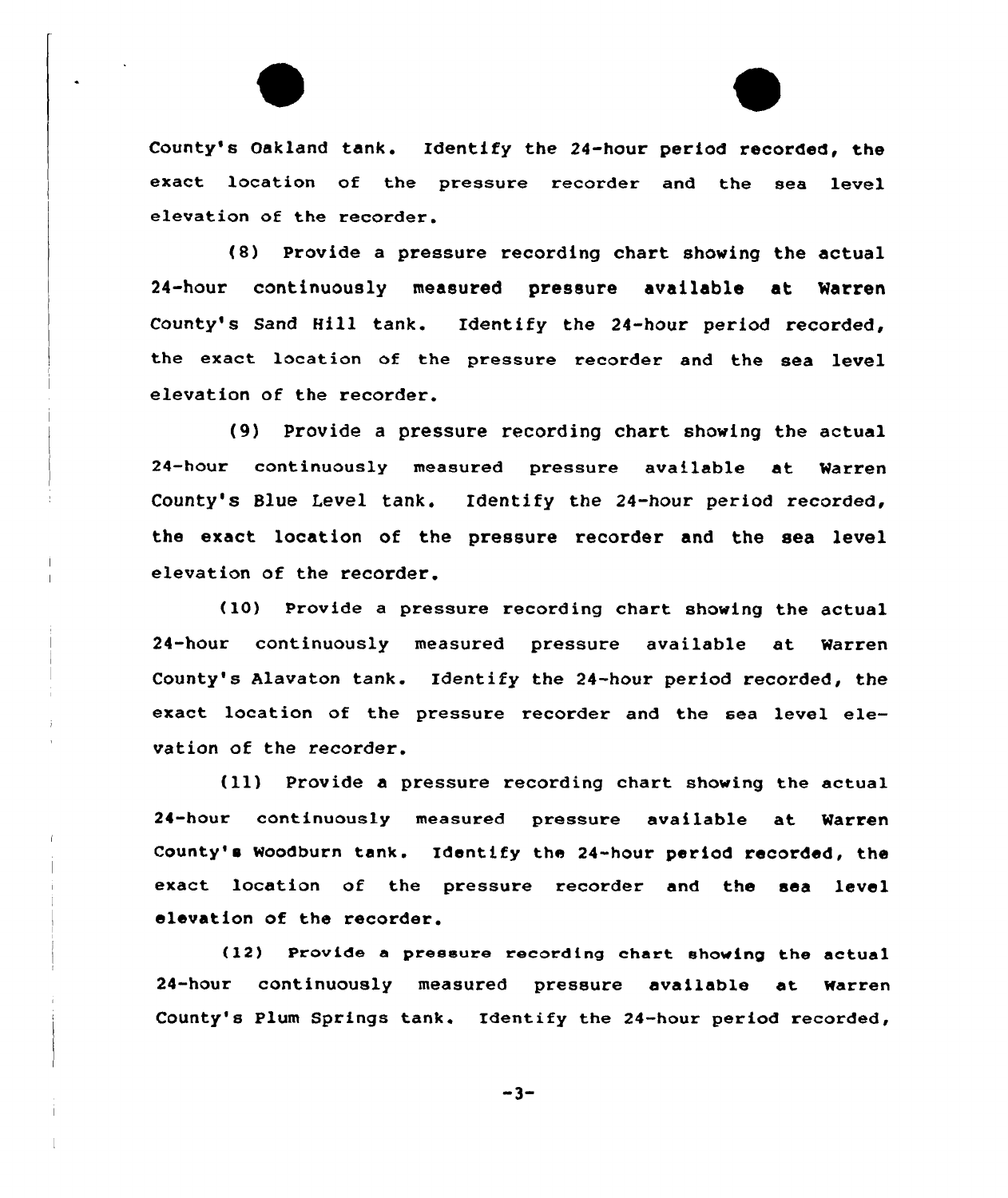the exact location of the pressure recorder and the sea level elevation of the recorder.

(13) Provide a pressure recording chart showing the actual 24-hour continuously measured pressure available at Warren County's Pleasant Hill tank. Identify the 24-hour period recorded, the exact location of the pressure recorder and the sea level elevation of the recorder.

(14) Provide a pressure recording chart showing the actual 24-hour continuously measured pressure available at Warren County's Greenwood tank. Identify the 24-hour period recorded, the exact 1ocation of the pressure recorder and the sea level elevation of the recorder.

(15) Provide a pressure recording chart showing the actual 24-hour continuously measured pressure available on Marren County's water line in the vicinity of Kelly Road. Identify the 24-hour period recorded, the exact location of the pressure recorder and the sea level elevation of the recorder.

 $(16)$  Provide a pressure recording chart showing the actual 24-hour continuously measured pressure available on Warren County's water line in the vicinity of Highway 1297 and Sunnyside-Gotts Road. Identify the 24-hour period recorded, the exact location of the pressure recorder and the sea level elevation of the recorder.

(17) Provide a pressure recording chart showing the actual 24-hour continuously measured pressure available on Narren

-4-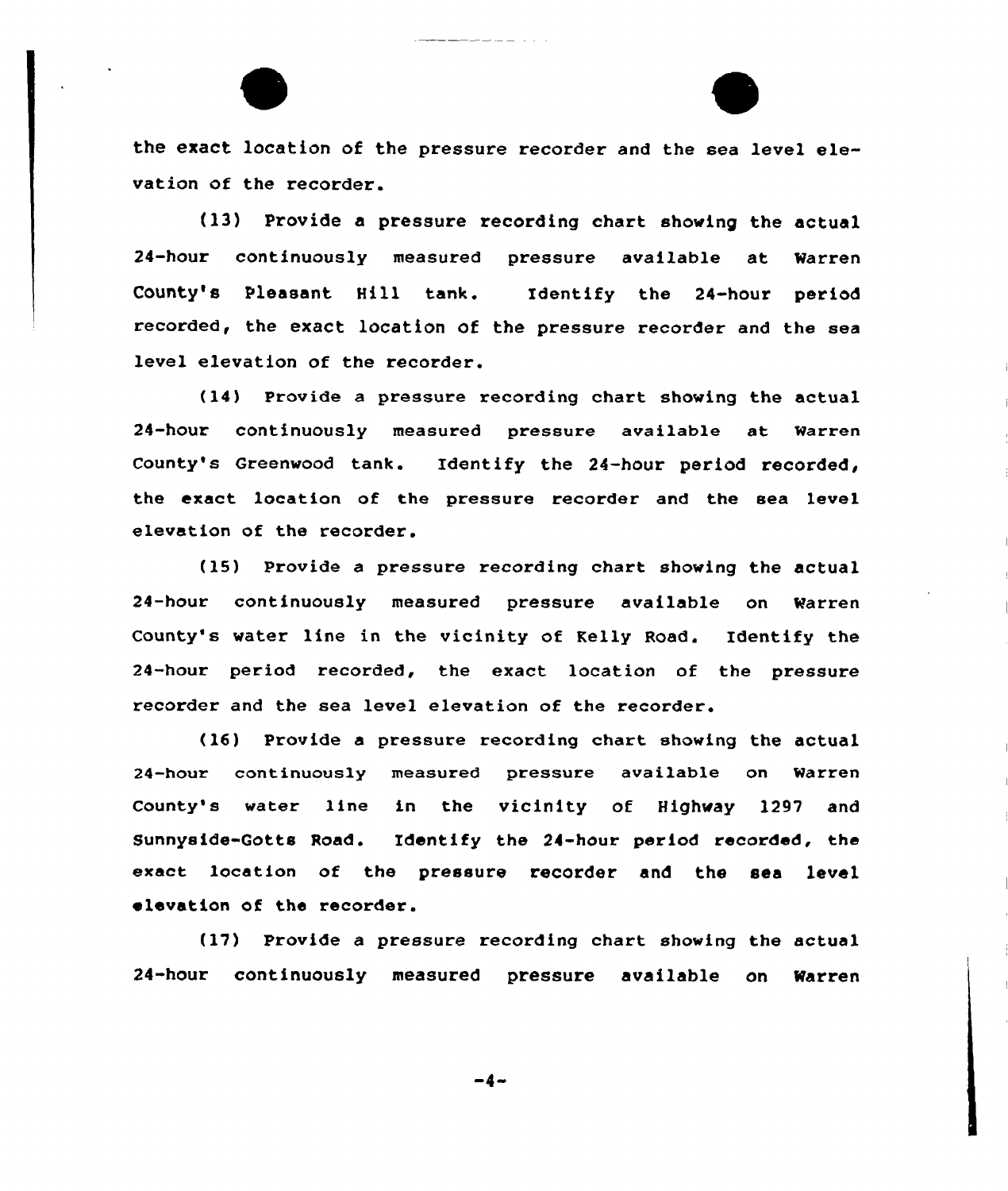County's water line in the vicinity of Highway 31W and Highway 101. Identify the 24-hour period recorded, the exact location of the pressure recorder and the sea level elevation of the recorder.

{18) Provide a pressure recording chart shoving the actual 24-hour continuously measured pressure available on Warren County's water line in the vicinity of Highway 1297 and Bohannon Road. Identify the 24-hour period recorded, the exact location of the pressure recorder and the sea level elevation of the recorder.

(19) Provide a pressure recording chart showing the actual 24-hour continuously measured pressure available on Warren County's water line in the vicinity of Thomas Road. Identify the 24-hour period recorded, the exact location of the pressure recorder and the sea level elevation of the recorder.

{20) Provide a pressuxe recording chart showing the actual 24-hour continuously measured pressure available on Warren County's water line in the vicinity of Garvin Lane. Identify the 24-hour period recorded, the exact location of the pressure recorder and the sea level elevation of the recorder.

{21) Provide a pressure recording chart showing the actual 24-hour continuously measuxed pressure available on Warren County'e water line on Highway 263 in the vicinity south of Richardsville. Identify the 24-hour period reCOrded, the eXaCt location of the pressure recorder and the sea level elevation of the recorder.

(22) Provide a pressure recording chart showing the actual 24-hour continuously measured pressure available on warren County's water line on Highway 263 north of Richardsville.

 $-5-$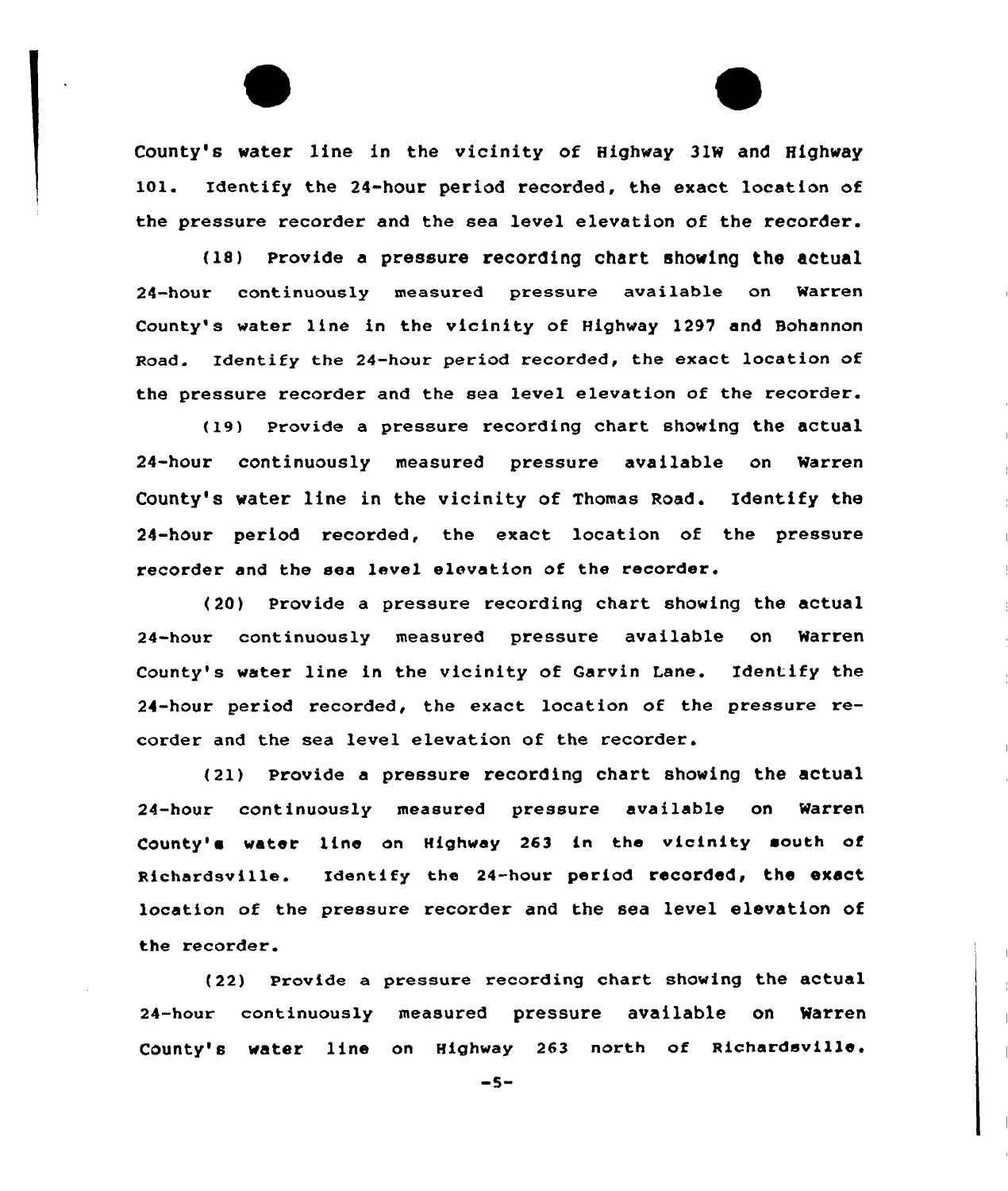Identify the 24-hour period recorded, the exact location of the pressure recordex and the sea level elevation of the recoxder.

(23) Provide a pressure recording chart showing the actual 24-hour COntinuOusly measured pressure available on Warren County's water line on Highway 185 between Sand Hill Road and Austin Raymer Road. Identify the 24-hour period recorded, the exact location of the pressure recorder and the sea level elevation of the recorder.

(24) Provide a pressure recording chart showing the actual 24-hour continuously measured pressure available on Warren County's water line on Highway l320 in the vicinity of Raleigh-Wilson Road. Identify the 24-hour period recorded, the exact location of the pressure recorder and the sea level elevation of the recorder.

(25) Provide a pressure recording chart showing the actual 24-hour continuously measured pressure available on Warren County's water line in the vicinity of Youngs Ferry Road and Richardsville-Threkel Ferry Road. Identify the 24-hour period recorded, the exact location of the pressure recorder and the sea level elevation of the recorder.

(26) Provide a pressure recording chart showing the actual 24-hour continuously measured pressure available On Warren County's water line on Highway 1037 in the vicinity of Highway 1592. Identify the 24-hour period recorded, the exact location of the pressure recoxder and the sea level elevation of the recorder.

 $(27)$  Provide a pressure recording chart showing the actual 24-hour continuously measured pressure available on Warren

 $-6-$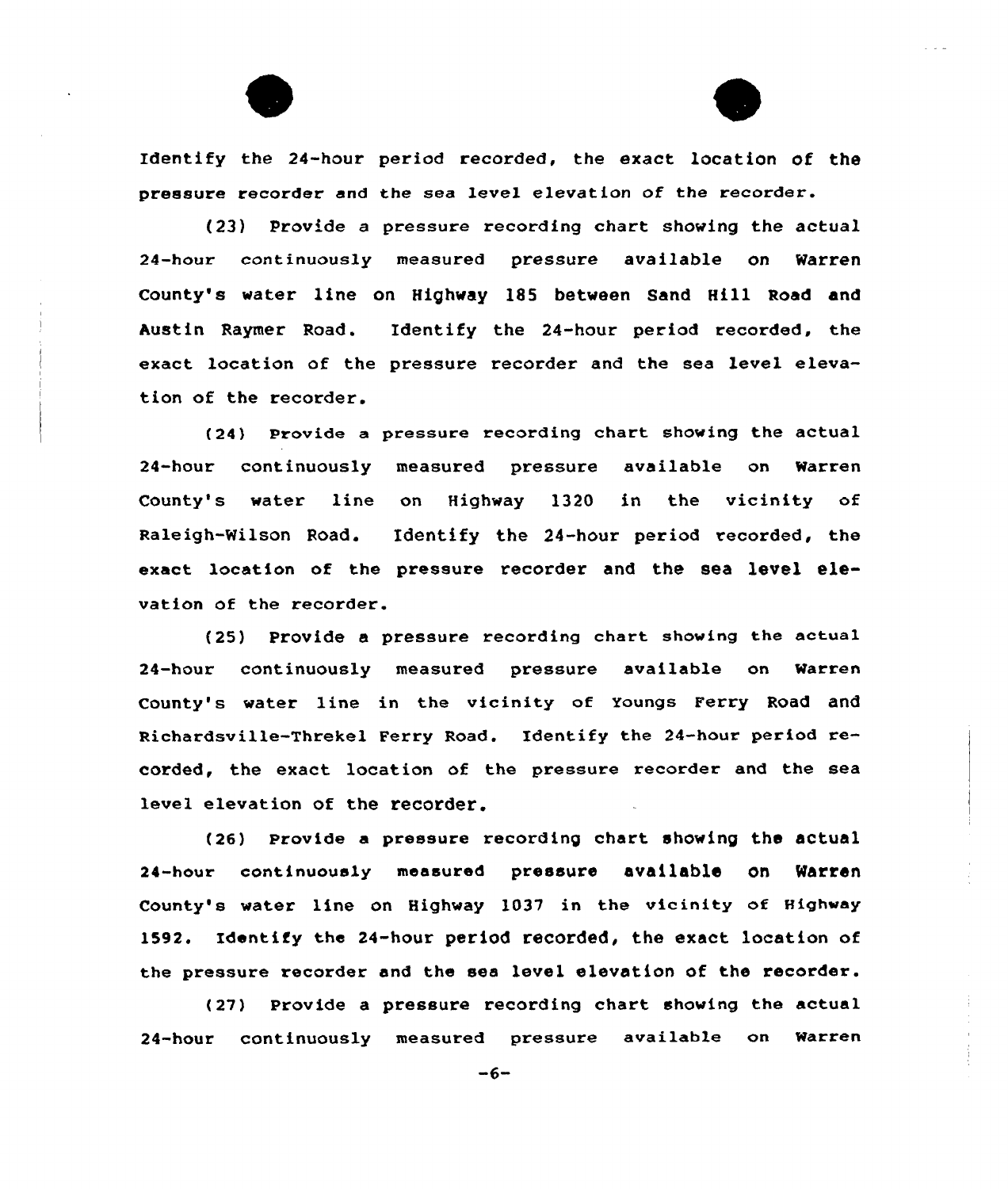

County's water line in the vicinity of Boiling Spring road and Norris Road. Identify the 24-hour period recorded, the exact location of the pressure recorder and the sea level elevation of the recorder.

(28) Provide a pressure recording chart showing the actual 24-hour continuously measured pressure available on Warren County's water line in the vicinity of Highway 1435 and Highway 626. Identify the 24-hour period recorded, the exact location of the pressure recorder and the sea level elevation of the recorder.

(29) Provide a pressure recording chart showing the actual 24-hour continuously measured pressure available on Warren County's water line on Westbrook road. Identify the 24-hour period recorded, the exact location of the pressure recorder and the sea level elevation of the recorder.

(30) Provide a pressure recording chart showing the actual 24-hour continuously measured pressure available on Warren County's water line in the vicinity of Haley-Price Road. Identify the 24-hour period recorded, the exact location of the pressure recorder and the sea level elevation of the recorder.

(31) Provide a pressure recording chart showing the actual 24-hour continuously measured pressure available on warren County's water line in the vicinity of Blue Level Road. Identify the 24-hour period recorded, the exact location of the pressure recorder and the sea level elevation of the recorder.

(32) Provide a pressure recording chart showing the actual 24-hour continuously measured pressure available on warren County's water line in the vicinity of Hammitt Hill Road.

 $-7-$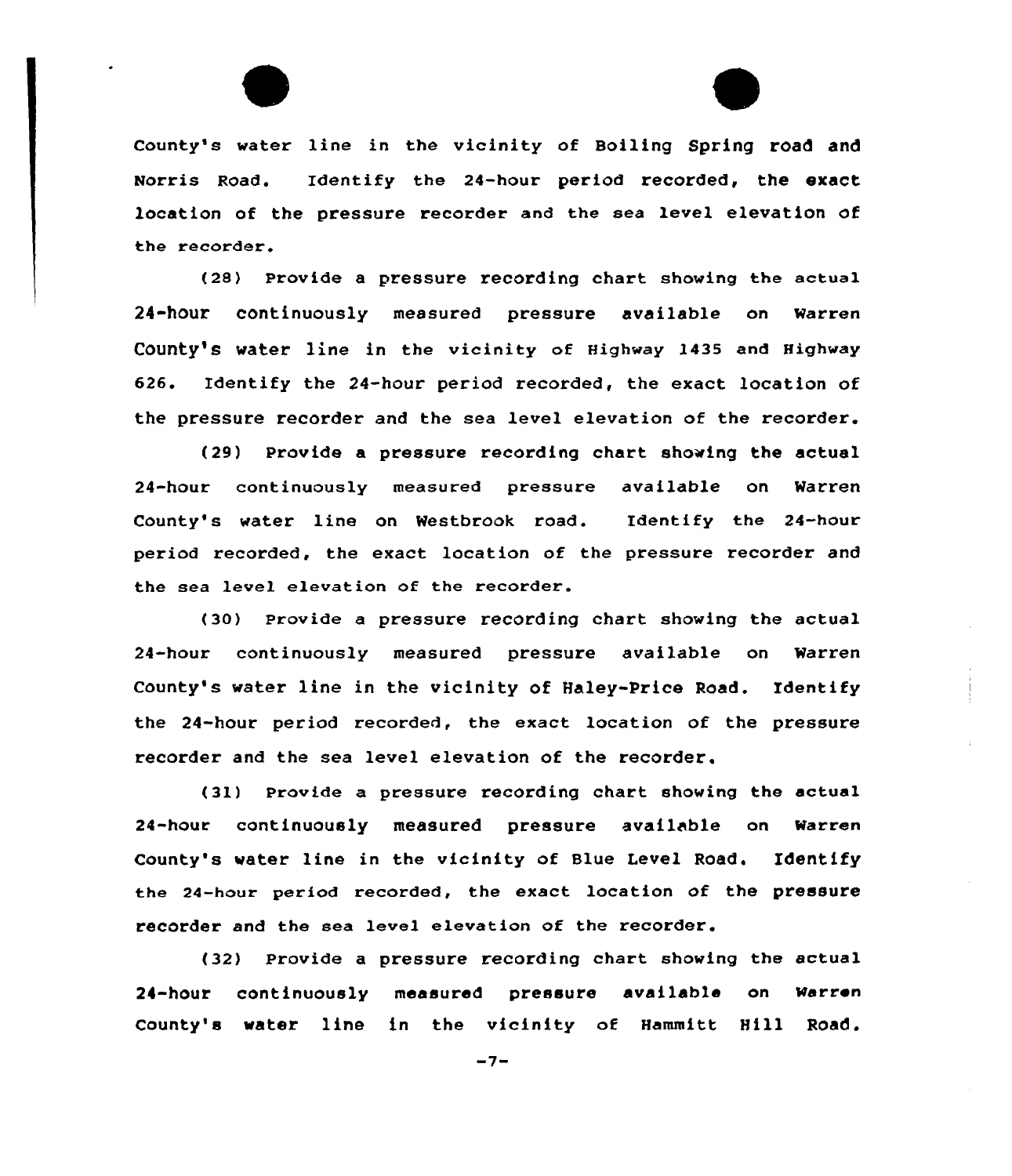Identify the 24-hour period recorded, the exact location of the pressure recorder and the sea level elevation of the recorder.

(33) Provide a pressure recording chart showing the actual 24-hour continuously measured pressure available on Warren County's water line in the vicinity of Highway 231 and Highway 626. Identify the 24-hour period recorded, the exact location of the pressure recorder and the sea level elevation of the recorder.

(34) Provide a pressure recording chart showing the actual 24-hour continuously measured pressure available on Warren County's water line in the vicinity of the intersection of Highway 626 and White Stone Quarry Road. Identify the 24-hour period recorded, the exact location of the pressure recorder and the sea level elevation of the recorder.

Ŷ.

{35) provide a list. of each of Warren County's water storage tanks. Give the location, capacity, and overflow elevation of each tank. Explain how water is supplied to each tank.

{36) Provide <sup>a</sup> list of each of Warren County' existing and proposed pump stations. Give the location, number of pumps and their rated capacities, and the purpose of each pump station. Explain how the operation of each pump station is controlled. Provide e copy of the pump manufacturer's characteristic (head/capacity) curve for each of Warren County's existing and proposed pumps. Identify each curve as to the particular pump and pump station to which it applies.

(37) Provide a copy of the Edmonson County Court Order annexing that portion of Edmonson County along Highway 1149 to the Warren County Water District's service territory.

 $-8-$